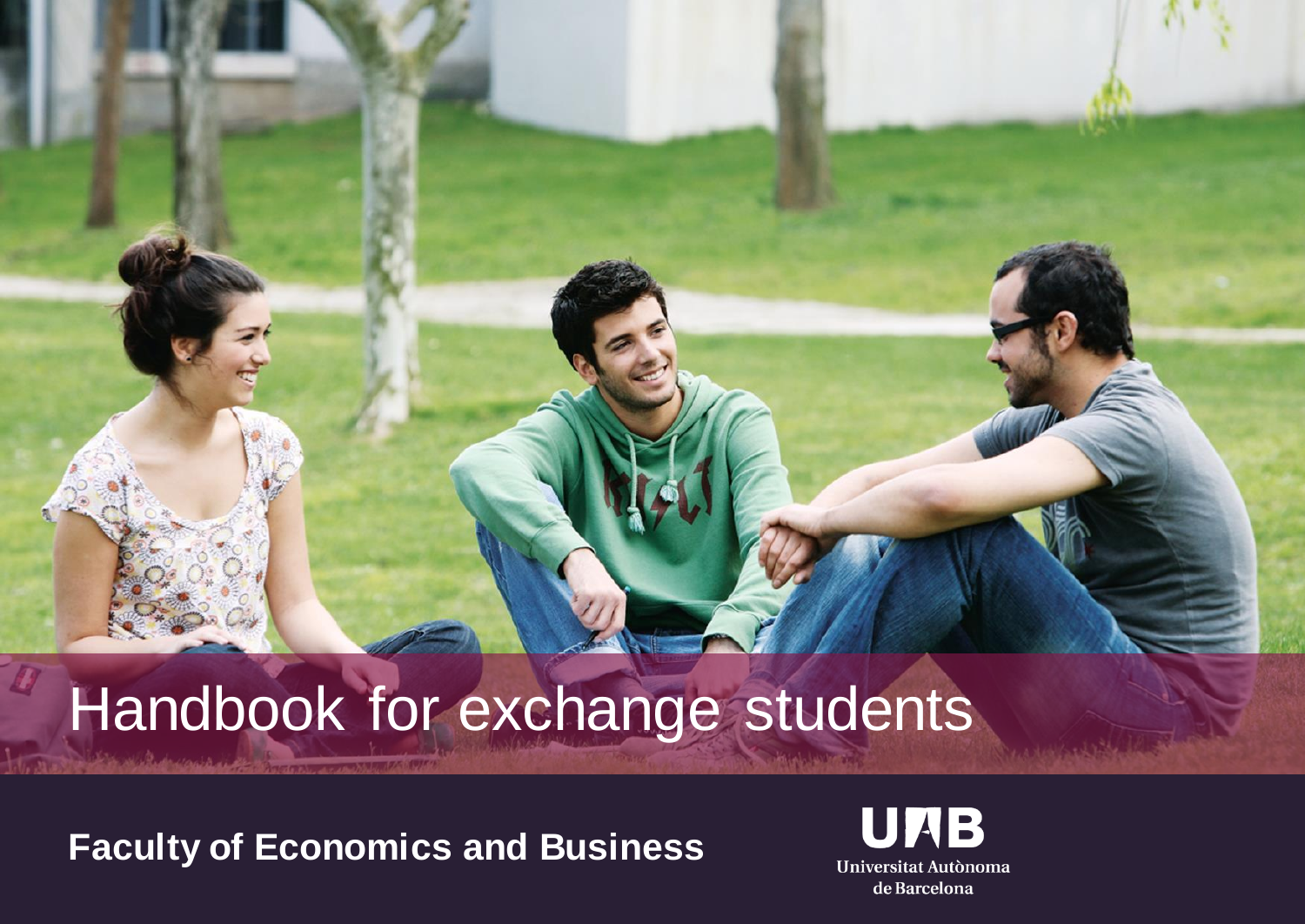

The Faculty of Economics and Business is a large faculty with more than 3000 full time students. It was established in 2009 as a result of the merger between the old Faculty of Economics and Business on the Bellaterra Campus (founded in 1968), and the old School of Business on the Sabadell Campus (founded in 1972), to offer the new degree courses according to the European Higher Education Area (EHEA).

The new Faculty of Economics and Business offers five university degrees, which represent the culmination of a path that has been constantly aware of the evolution in models of business organization, and the demand for human resources in the new production sectors.

- Business Administration and Management
- Economics
- Business Administration and Management and Law (double degree)
- Accountancy and Finance
- Business and Technology

The Faculty has taken a decisive step in opting for international projection. There are currently two degrees offered entirely in English (Economics, since 2014, and Business Administration and Management, since 2011) and almost all the Master's degree and a large number of subjects in the other degrees are also taught in English.

This facts, along with the growing numbers and also the increasing rigour with which visiting students are accepted, sets the Faculty apart in that respect.

#### Contact Details

ζ

L

Q

#### [Intercanvis.fee@uab.cat](mailto:Intercanvis.fee@uab.cat)

- +34 935 814 952
- Faculty of Economics and Business International Exchange Office Campus de Bellaterra - Edifici B 08193 Bellaterra – Barcelona - Spain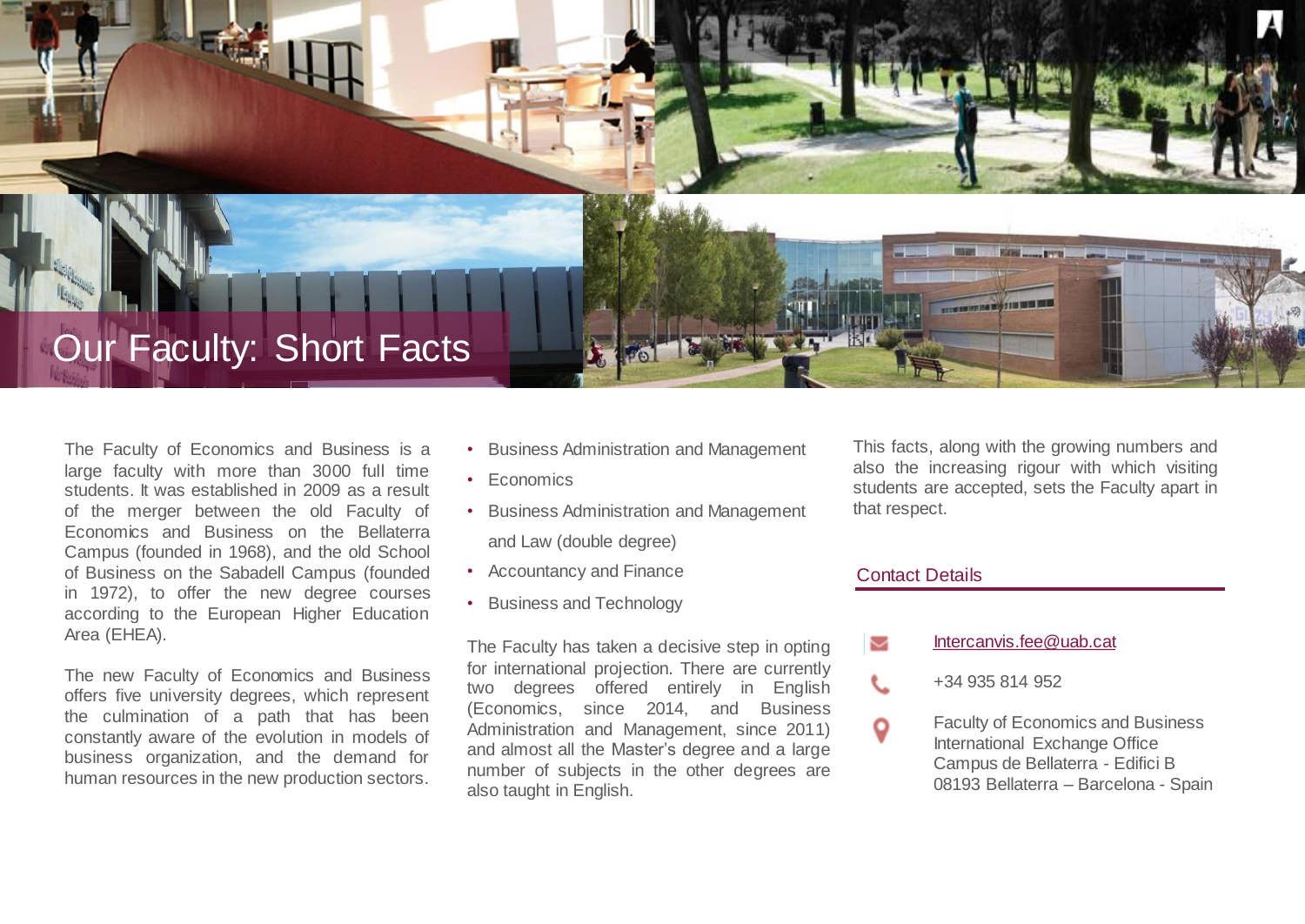## Application Procedures

Students selected at their home universities for an academic exchange stay at UAB, must fill in an online Application Form at the site [http://sia.uab.es,](http://sia.uab.es/) after the nomination of their home university. The UAB will send their decision within 2-3 weeks after the application period closing date. The accepted students will receive via e-mail an admission letter and a document with useful information for their future exchange stay at UAB.

Once the admission has been confirmed, students will receive another message from the **Faculty of Economics and Business** to start the online pre-enrolment process. Students should expect to receive this message approximately two weeks after the application deadline.

| <b>UAB Exchange Programme</b>      |                                                                                                                                                                                                                                                  |                                                         | Erasmus+                             |                                                         |  |  |
|------------------------------------|--------------------------------------------------------------------------------------------------------------------------------------------------------------------------------------------------------------------------------------------------|---------------------------------------------------------|--------------------------------------|---------------------------------------------------------|--|--|
|                                    | Fall/ full year                                                                                                                                                                                                                                  | Spring                                                  | Fall/ full year                      | Spring                                                  |  |  |
| <b>Nominations</b>                 | May 1 <sup>st</sup>                                                                                                                                                                                                                              | November 1 <sup>st</sup>                                | May 1st                              | November 1 <sup>st</sup>                                |  |  |
| <b>Applications</b>                | March 1 <sup>st</sup> to<br>May 15 <sup>th</sup>                                                                                                                                                                                                 | October 1 <sup>st</sup> to<br>November 15 <sup>th</sup> | March 1 <sup>st</sup> to<br>May 15th | October 1 <sup>st</sup> to<br>November 15 <sup>th</sup> |  |  |
| <b>Course</b><br><b>Selection*</b> | Students are required to reserve place on our courses before coming through an online pre-<br>enrolment process. For first semester and annual stays, the process normally starts by mid-June<br>and by mid-December, for second semester stays. |                                                         |                                      |                                                         |  |  |
| <b>Enrolment</b> *                 | We request that students arrive one week before starting classes in order to enrol their course<br>selection. For such purpose, students should make an appointment through the online pre-<br>enrolment system, aforementioned.                 |                                                         |                                      |                                                         |  |  |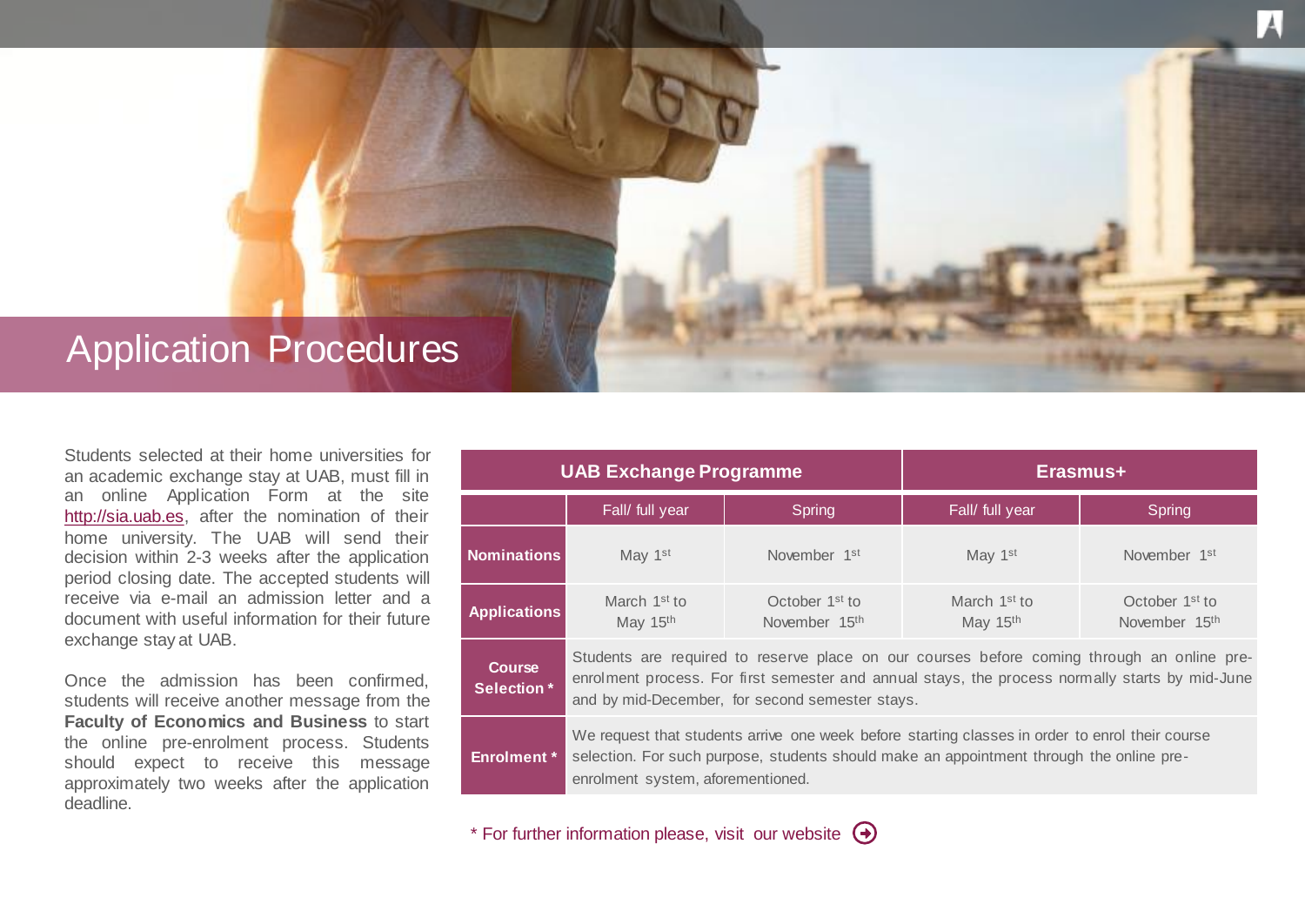

The Faculty of Economics and Business at UAB, offers a large selection of courses taught in English, Spanish and Catalan.

The access to courses will depend on the academic offer for the specific academic year, which is updated by mid-June every year. All courses are regular courses for our students.

For more information about courses offered please, see links on the table.

| <b>Language of Instruction</b>            | English, Spanish and Catalan.<br>Please, check our language requirements on the following page.                                                                                                                                         |  |
|-------------------------------------------|-----------------------------------------------------------------------------------------------------------------------------------------------------------------------------------------------------------------------------------------|--|
| Undergraduate courses<br>(Bachelor level) | Information on the course catalogue is found in the following link.                                                                                                                                                                     |  |
| <b>Graduate courses</b><br>(Master Level) | Master courses, are only offered if the bilateral agreement<br>establishes it. In any case, attending master courses is not<br>automatic and it needs the approval of the master coordinator.<br>Please, check the process on the link. |  |
| <b>Credit system</b>                      | <b>ECTS (European Credit Transfer System)</b>                                                                                                                                                                                           |  |
| <b>Academic structure</b>                 | Bachelor Degree 4 years of study (8 semesters) with a total of<br><b>240 ECTS</b><br>Double Bachelor Degree 6 years of study (12 semesters) with a<br>total of 396 ECTS                                                                 |  |
| <b>Course Load</b>                        | 6 ECTS                                                                                                                                                                                                                                  |  |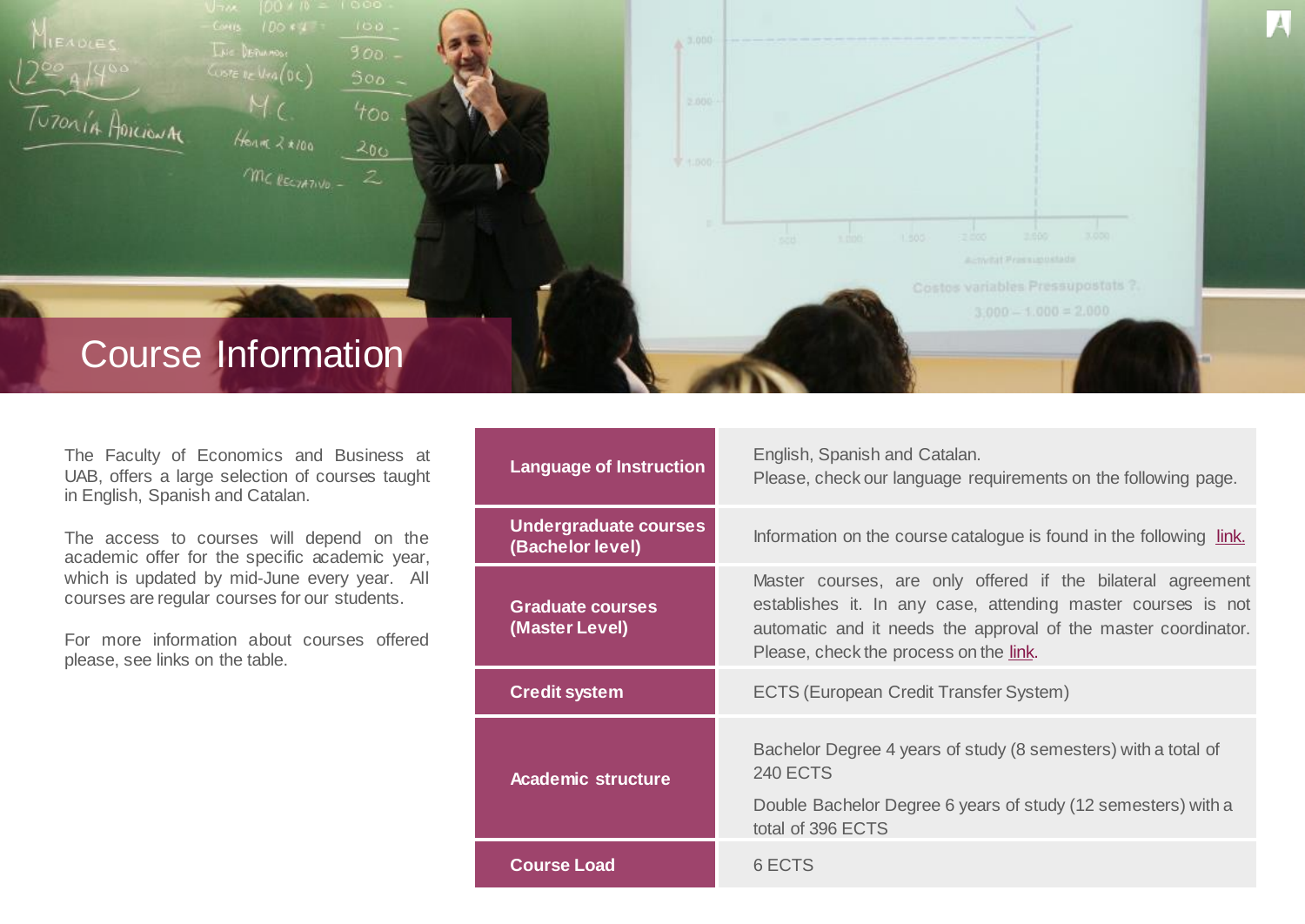## Language Requirements

To get access to the courses offered at the Faculty of Economics and Business, according to the Common European Framework of Reference for Languages (CEFR), a minimum level of B2 will be required for the language of instruction of the chosen courses, that is, English, Spanish or Catalan.

No certificate will be required for that language in which no courses have been selected.

Regarding courses taught in Catalan, a Spanish certificate will also be accepted due to the similarity between both languages.

The required level can be stated by **three possible ways,** however, according to the native language and home country, the student could be **exempt**, they will be duly informed:

#### **1. Official Certification**

| <b>Accepted Test</b>   | <b>Minimum Score</b> |
|------------------------|----------------------|
| <b>MECR</b>            | <b>B2</b>            |
| <b>TOEFL-IBT</b>       | 87                   |
| <b>TOEIC</b>           | 1095                 |
| <b>IELTS</b>           | 5.5                  |
| <b>TELC</b>            | <b>B2</b>            |
| CET-4 (China)          | 425                  |
| PTE General/ Academic  | Level 3/59           |
| Cambridge English      | <b>FCE</b>           |
| <b>British Council</b> | <b>APTIS B2</b>      |
| <b>Trinity College</b> | <b>ISE II</b>        |
| DELE (Spanish)         | <b>B2</b>            |
| SIELE (Spanish)        | B2                   |

Esc

**2. Certification issued by the Language Services at the home university**, stating that the student has a minimum level of B2 or equivalent according to the previous table.

**3. Certification issued by the home university** that states the student is following studies taught entirely in the corresponding language or has passed 90 credits in that language, as a minimum.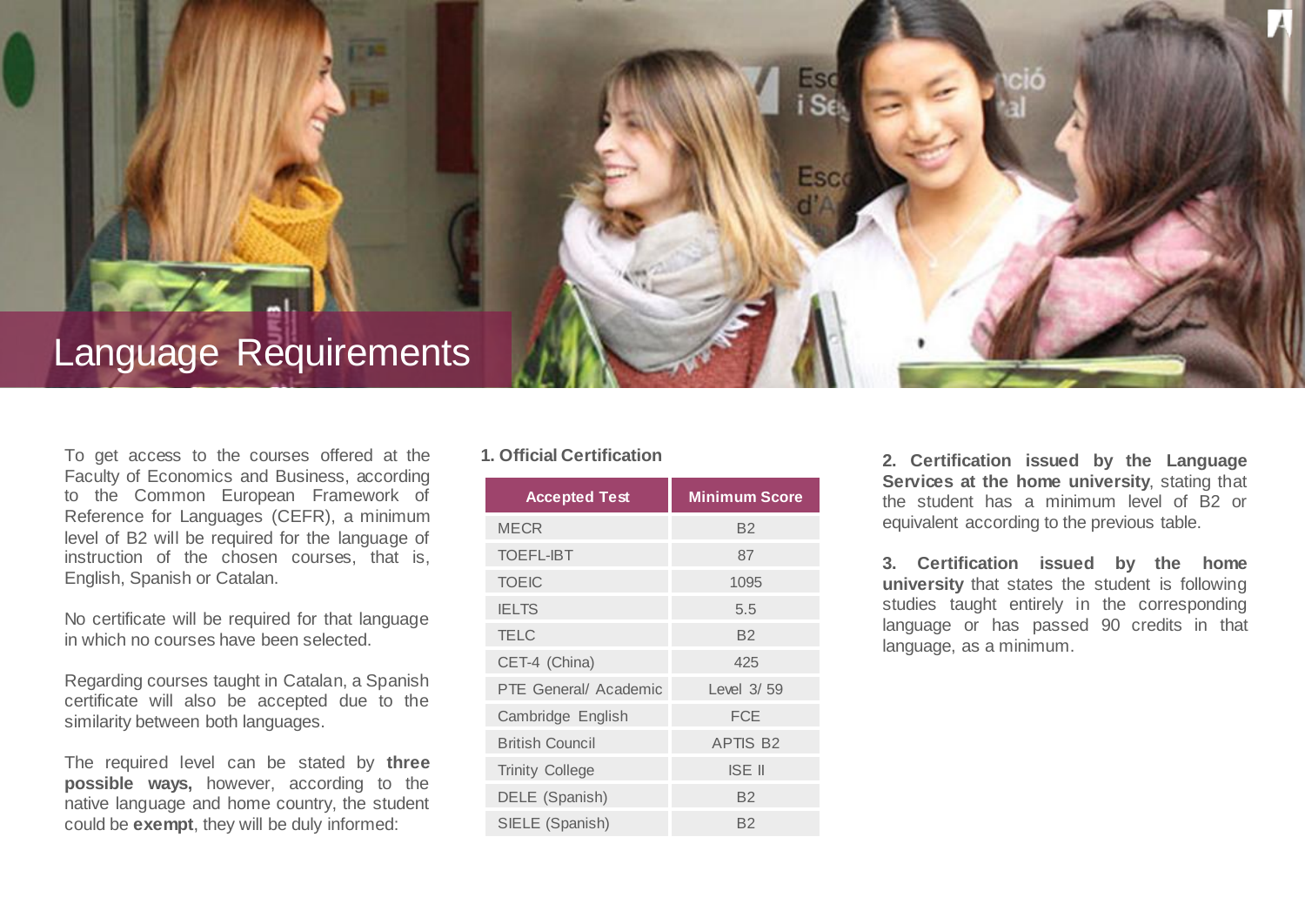

The Faculty of Economics and Business offers a continuous assessment process within the academic year, which is duly established on the course syllabus by professors. This process does not prevent, in any case, a final exam. Hence, attendance is mandatory.

#### **Exam period**

As a general orientation, the exam period is normally fixed:

- **Fall semester**: From January to February
- **Spring semester**: From June to July

To know the exact date for a specific academic year, please, check our [academic calendar.](/web/international-exchange/pathways/uab-incoming-exchange-students/calendar-1345700177978.html)

#### **Grading System <b>Transcript**

| Grade     | <b>Equivalent to</b>                                                                              | <b>Meaning</b>                        |  |
|-----------|---------------------------------------------------------------------------------------------------|---------------------------------------|--|
| 10        | $A+$                                                                                              | Excellent (distinction with<br>honor) |  |
| $9 - 10$  | A                                                                                                 | Excellent (distinction)               |  |
| $7 - 8.9$ | B                                                                                                 | Outstanding                           |  |
| $5 - 6.9$ | C                                                                                                 | Pass                                  |  |
| $0 - 4.9$ | F                                                                                                 | Fail                                  |  |
| ΝA        | Non-assessable: The student neither did<br>the final exam nor presented the required<br>homework. |                                       |  |

When students have completed their stay with us, a Transcript of Records will be issued and sent to the home university (not to students), no later than 5 weeks after the assessment period has finished.

This transcript will not contain, in any case, courses not included in the student's registration, such as language courses. The Language Service of UAB will give students the suitable certificate. Students should ask them for it with enough time before their departure.